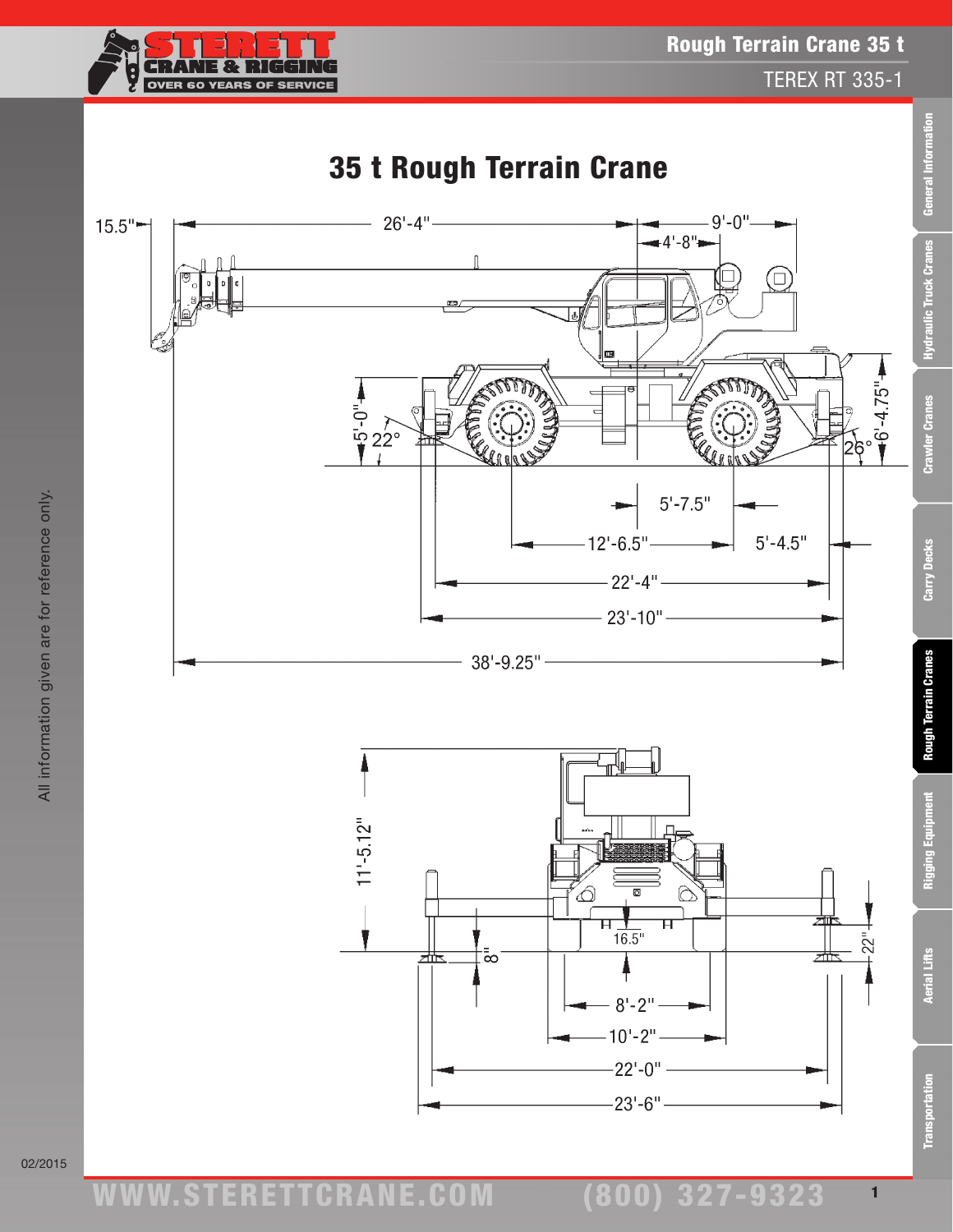## 35 t Rough Terrain Crane

## TEREX RT 335-1



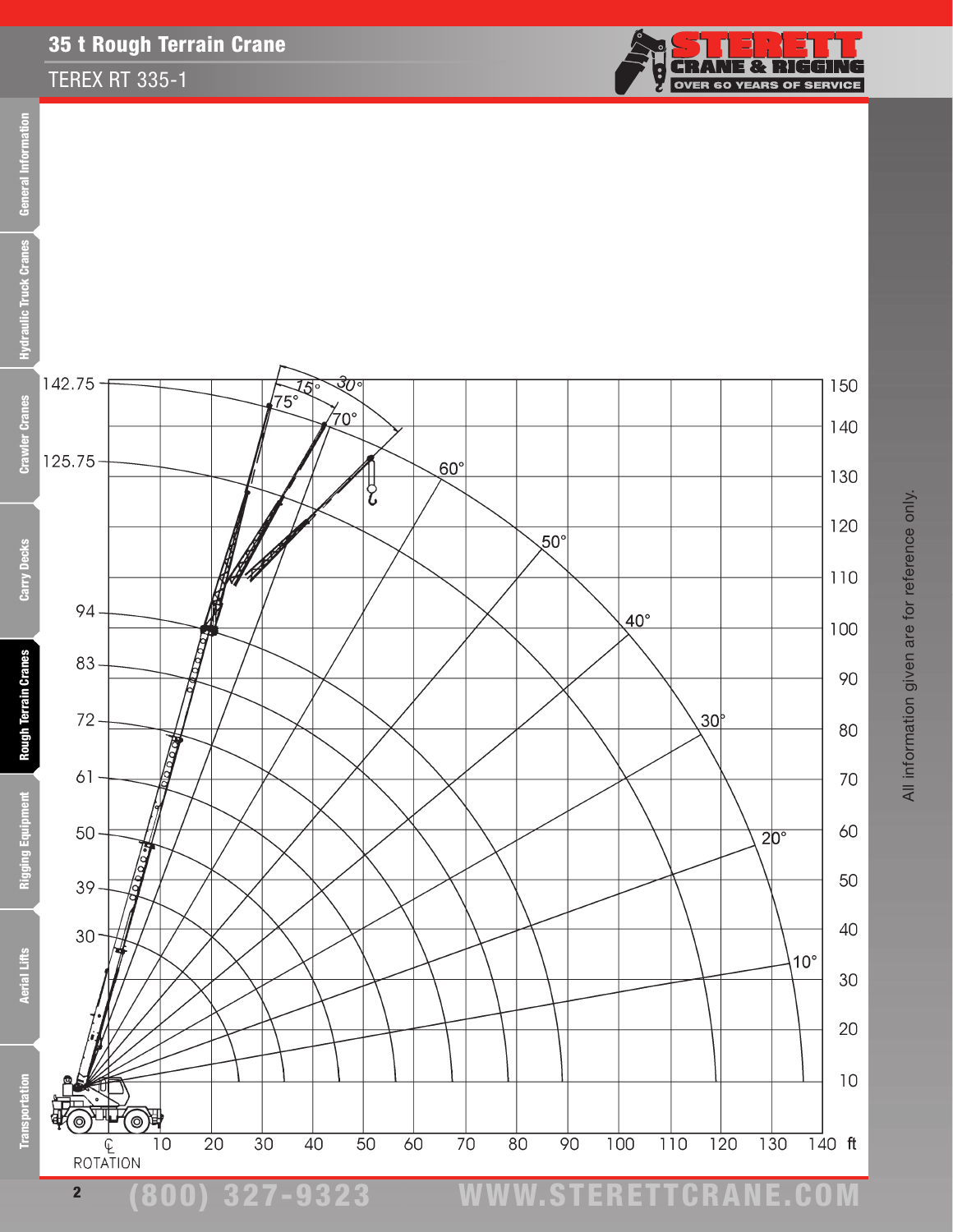| E TRE I                         |
|---------------------------------|
| <b>OVER 60 YEARS OF SERVICE</b> |

| 30-94 ft   |          | 10,000 lbs |      | 22'4"x22' |        | 360°       | 85<br>85%        |          |
|------------|----------|------------|------|-----------|--------|------------|------------------|----------|
| ft         | 30       | 39         | 50   | 61        | $72\,$ | 83         | 94               | ft       |
| 10         | 70       | 46.6       |      |           |        |            |                  | 10       |
| 12         | 60.8     | 46.6       | 46.6 |           |        |            |                  | 12       |
| 15         | 50.6     | 46.6       | 44.3 | 38.1      |        |            |                  | 15       |
| 20         | 36.1     | 36.9       | 37.5 | 33        | 27.4   |            |                  | 20       |
| 25         | 27.3     | 28.2       | 28.8 | 27.9      | 23.1   | 21.8       | 17.5             | 25       |
| 30         |          | 22.3       | 22.9 | 23.3      | 19.9   | 18.3       | 15               | 30       |
| 35         |          |            | 18.8 | 19.1      | 17.4   | 15.9       | 13.1             | 35       |
| 40         |          |            | 15.6 | 16        | 15.4   | 13.8       | 11.5             | 40       |
| 45         |          |            | 13.1 | 13.5      | 13.8   | 12.1       | 10.1             | 45       |
| 50         |          |            |      | 11.5      | 11.8   | 10.9       | $\hbox{9}$       | 50       |
| 55         |          |            |      | 9.9       | 10.2   | 9.7        | 8.2              | 55       |
| 60         |          |            |      |           | 8.8    | 8.8        | 7.3              | 60       |
| 65         |          |            |      |           | 7.7    | 7.8        | 6.6              | 65       |
| 70         |          |            |      |           |        | 6.8        | $\,$ 6 $\,$      | 70       |
| 75         |          |            |      |           |        | 5.8        | 5.5              | 75       |
| 80         |          |            |      |           |        |            | 5                | 80       |
| 85         |          |            |      |           |        |            | 4.5              | 85       |
|            |          |            |      |           |        |            |                  |          |
|            |          |            |      | Įщ        |        | 8          | 85               |          |
|            | 30-94 ft | 10,000 lbs |      | 22'4"x22' |        | over front | 85%              |          |
| ft         | 30       | 39         | 50   | 61        | 72     | 83         | 94               | ft       |
|            | 70       | 46.6       |      |           |        |            |                  |          |
| $10$<br>12 |          | 46.6       | 46.6 |           |        |            |                  | 10<br>12 |
|            | 60.8     |            |      |           |        |            |                  |          |
| 15         | 50.6     | 46.6       | 44.3 | 38.1      |        |            |                  | 15       |
| 20         | 36.1     | 36.9       | 37.5 | 33        | 27.4   |            |                  | 20       |
| 25         | 27.3     | 28.2       | 28.8 | 27.9      | 23.1   | 21.8       | 17.5             | 25       |
| 30         |          | 22.3       | 22.9 | 23.3      | 19.9   | 18.3       | 15               | 30       |
| 35         |          |            | 18.8 | 19.1      | 17.4   | 15.9       | 13.1             | 35       |
| 40         |          |            | 15.6 | 16        | 15.4   | 13.8       | 11.5             | 40       |
| 45         |          |            | 13.1 | 13.5      | 13.8   | 12.1       | 10.1             | 45       |
| 50         |          |            |      | 11.5      | 11.8   | 10.9       | $\boldsymbol{9}$ | 50       |
| 55         |          |            |      | 9.9       | 10.2   | 9.7        | 8.2              | 55       |
| 60         |          |            |      |           | 8.8    | 8.8        | 7.3              | 60       |
| 65         |          |            |      |           | 7.7    | 7.9        | 6.6              | 65       |
| 70         |          |            |      |           |        | 6.9        | $\,6\,$          | 70       |
| 75<br>80   |          |            |      |           |        | 5.9        | 5.5<br>5         | 75<br>80 |

Rough Terrain Crane 35 t

TEREX RT 335-1

**E** 

**Transportati**